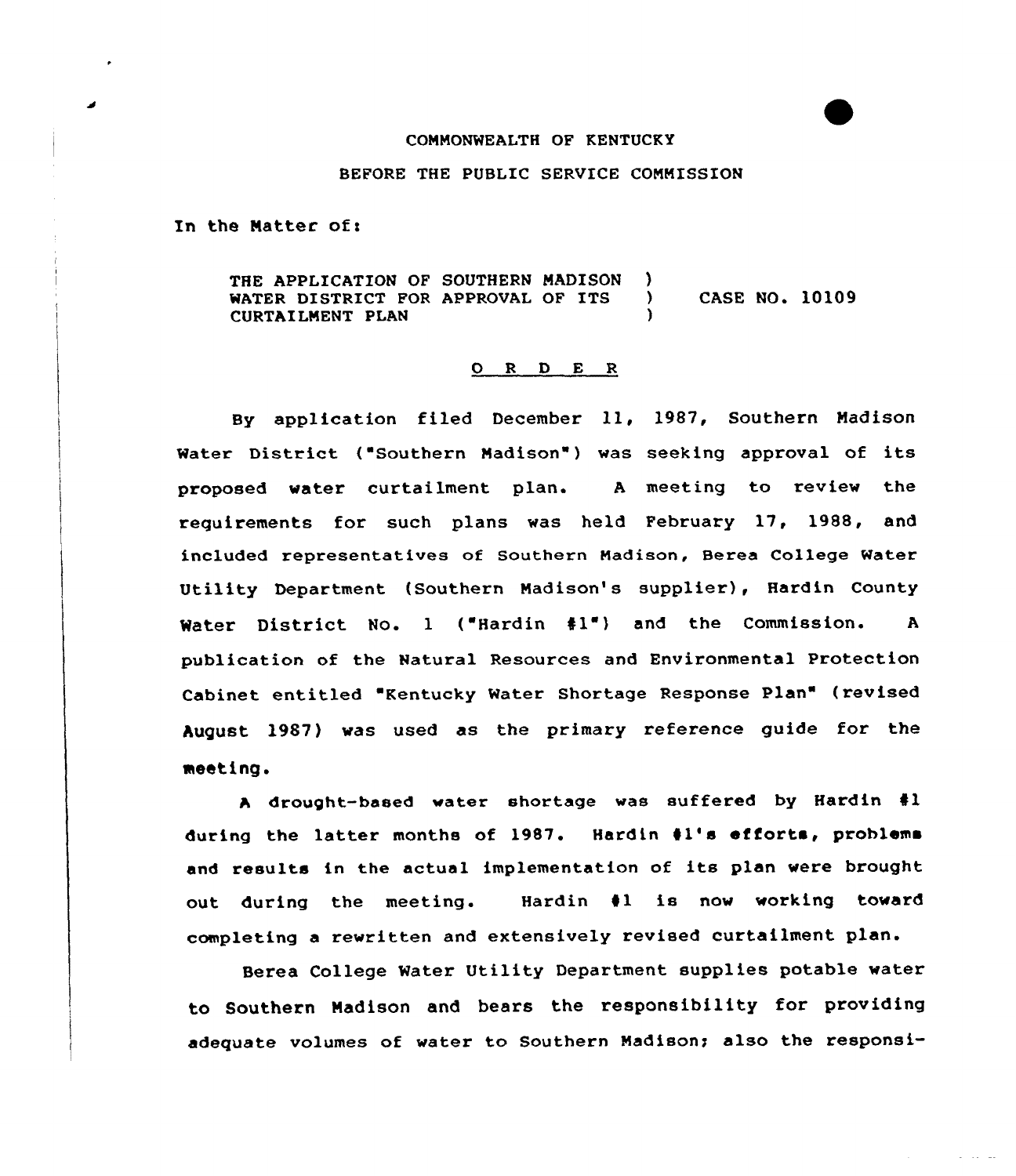bility for official notification to southern Madison of any impending water shortage that would adversely affect its capacity to supply Southern Madison. The need for correlation of these two utilities' curtailment plans was recognized during the meeting. The need for extensive additional work to Southern Madison's proposed plan was also recognized during the meeting. In recognition of the extent of the additional work and the time required for its completion, Southern Madison made a tentative decision to withdraw its plan for resubmittal at <sup>a</sup> future date.

Sy letter filed February 22, 1988, Southern Madison requested withdrawal of its proposed curtailment plan from the Commission's docket.

The Commission, after consideration of the record in this matter, and being advised, is of the opinion and finds that Southern Madison's request for withdrawal of its proposed curtailment plan as filed December ll, 1987, should be granted.

IT IS THEREFORE ORDERED that the case established for consideration of the proposed curtailment plan filed by Southern Madison on December ll, 1987, be and hereby is dismissed without prejudice.

 $-2-$